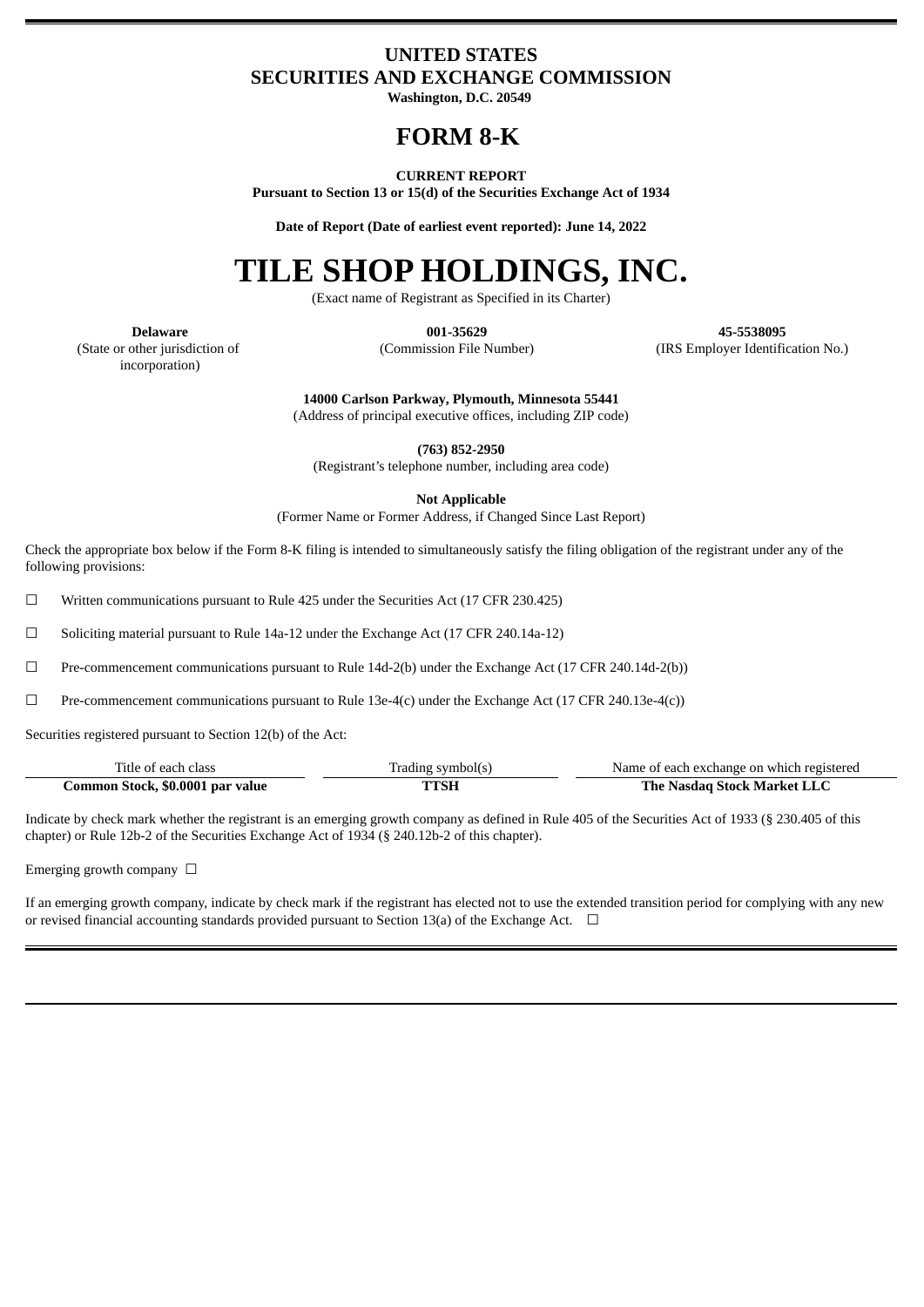### **Item 5.07 Submission of Matters to a Vote of Security Holders.**

Tile Shop Holdings, Inc. (the "Company") held its 2022 Annual Meeting of Stockholders (the "Annual Meeting") online on June 14, 2022, at which a total of 39,470,606 shares were present virtually or by proxy. At the Annual Meeting:

- 1. Peter J. Jacullo III and Cabell H. Lolmaugh were elected to the Board of Directors of the Company as Class I directors to hold office until the Company's 2025 Annual Meeting of Stockholders.
- 2. The appointment of Ernst & Young LLP as the Company's independent registered public accounting firm for the fiscal year ending December 31, 2022 was ratified.
- 3. The compensation of the Company's named executive officers was approved, on a non-binding and advisory basis.

The voting results for each such matter were as follows:

1. Election of directors:

| Nominee              | For             | $\boldsymbol N$ ithheld | <b>Broker Non-Votes</b> |
|----------------------|-----------------|-------------------------|-------------------------|
| Peter J. Jacullo III | 28.502.967      | 1,574,363               | 9.393.276               |
| Cabell H. Lolmaugh   | 775,834<br>28,7 | 1,301,496               | 9,393,276               |

The other members of the Board of Directors whose terms of office continued after the Annual Meeting were Peter H. Kamin, Mark J. Bonney, Deborah K. Glasser and Linda Solheid.

2. Ratification of the appointment of Ernst & Young LLP as the Company's independent registered public accounting firm for the fiscal year ending December 31, 2022:

| For               | gainsi           | stain         | Non-Votes<br>…roke× |
|-------------------|------------------|---------------|---------------------|
| 30<br>.564<br>554 | 0.000<br>$ \sim$ | $\sim$<br>964 |                     |

3. Approval, on a non-binding and advisory basis, of named executive officer compensation:

| For<br>_____ | gamst     | Abstain         | <b>Broker Non-Votes</b>           |
|--------------|-----------|-----------------|-----------------------------------|
| 29.010.276   | 1,021,354 | 45.700<br>$4 -$ | $\mathbf{a} = \mathbf{a}$<br>"nom |

Pursuant to the terms of the Stipulation of Settlement, dated as of August 7, 2020, memorializing the terms of the settlement of the litigation brought against the Company and certain current and former directors of the Company by K-Bar Holdings LLC and Wynnefield Capital, Inc. in the Delaware Court of Chancery, all shares purchased by Messrs. Kamin and Jacullo and entities affiliated with them between October 23 and November 8, 2019 ("Kamin and Jacullo Post-Announcement Shares") were voted in the same proportion as the vote of shares held by Outside Stockholders on Proposals 1, 2, and 3. "Outside Stockholders" means the Company's public stockholders excluding Cabell Lolmaugh, Robert A. Rucker, Peter J. Jacullo III, Peter H. Kamin, Todd Krasnow and Philip B. Livingston (certain of our current and former directors who were individual defendants in the litigation described above) and the Company, any director or officer of the Company and their immediate family members, affiliates, or entities they control and the employees thereof.